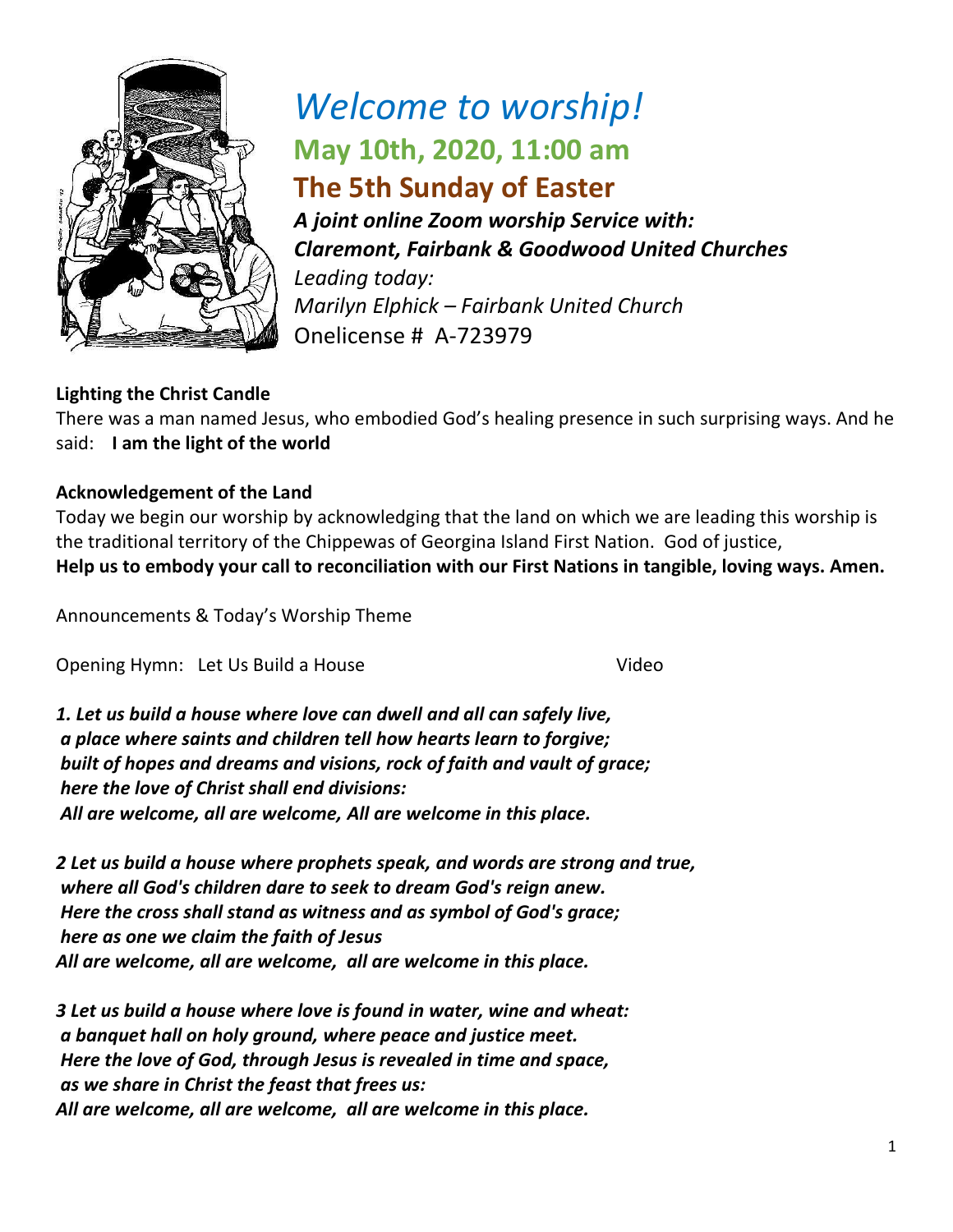*4 Let us build a house where hands will reach beyond the wood and stone to heal and strengthen, serve and teach, and live the Word they've known. Here the outcast and the stranger bear the image of God's face; let us bring an end to fear and danger: All are welcome, all are welcome, all are welcome in this place.*

*5 Let us build a house where all are named, their songs and visions heard and loved and treasured, taught and claimed as words within the Word. Built of tears and cries and laughter, prayers of faith and songs of grace, let this house proclaim from floor to rafter: All are welcome, all are welcome, all are welcome in this place.*

#### **Call to Worship**

Today we once again enter our virtual gathering space. **A space where we worship together in spirit and in truth.** We pray, sing, and listen to God's Word despite the fear that pervades our community. **We trust Christ's peace, a peace given freely, despite our doubts and fears.** We know the Holy Spirit is among us, blowing with a hopeful wind of change. **We feel the presence of Christ, the one who died and rose again, and brings us eternal life.** We submit to God's leading in this time of transformation. **We experience the joy of Easter morning when we celebrate all God has in store for us.**

#### **Prayer of the Day**

**Meet us on this dusty road, O God in the place where our lives and your story connect. Renew our hope. Set our hearts ablaze with your Word. Feed us with your risen presence, and inspire us to tread the road again so we can share the good news of your resurrection; through Jesus Christ, the Bread of Life. Amen.** 

**Sharing of the peace** *(at this point you will be unmuted so you can respond together)* May the Peace of Christ be with you all **And Also with you**

#### **Community Hymn: Mothering God you Gave us Birth Video**

#### **Word**

Whether you take what is written in the Bible as fact, metaphor, myth or story, listen to these words now, for the meaning they hold for you on this day.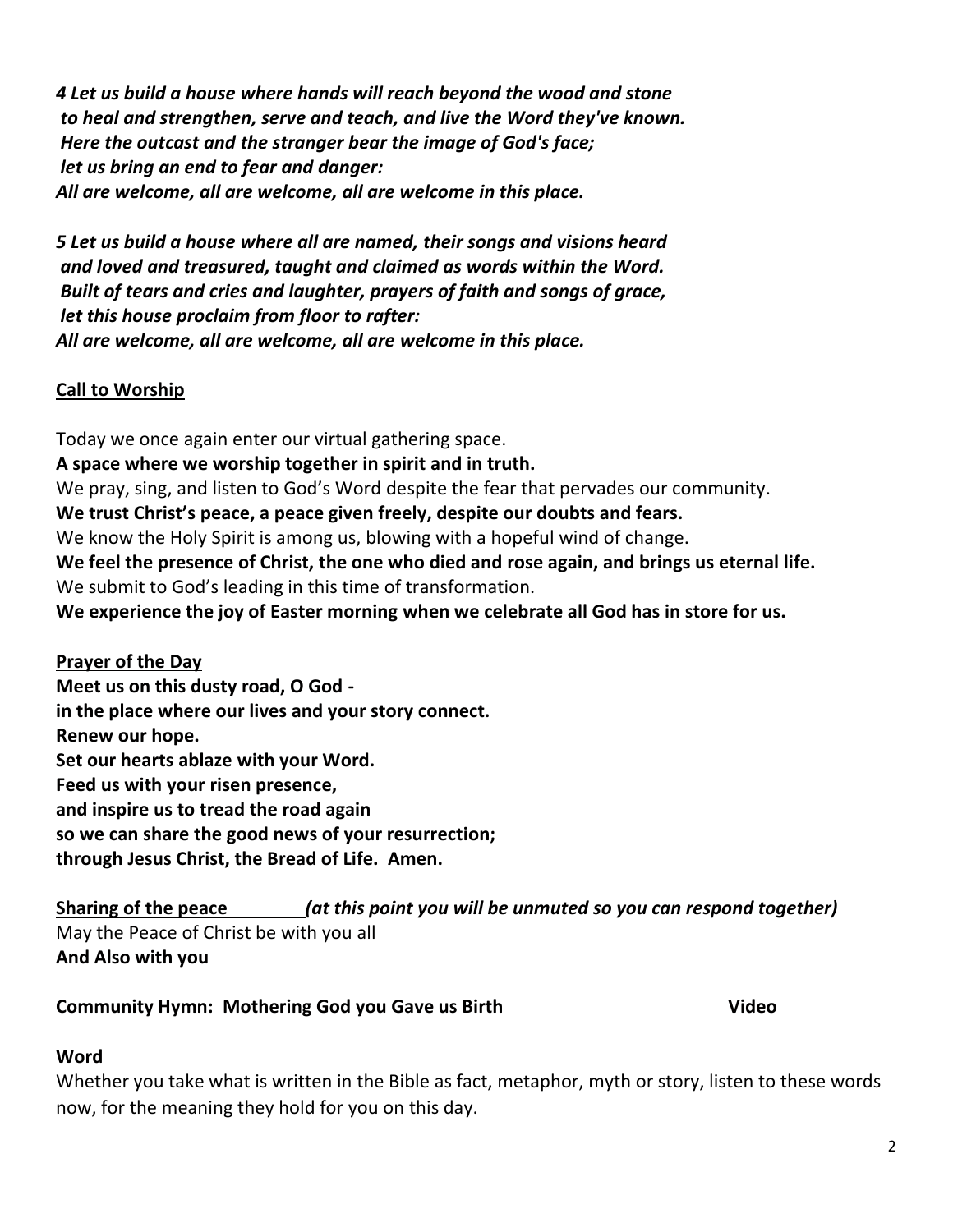**May the Spirit bless us with wisdom and wonder, as we ponder the meaning of these words in our lives.** 

### **Acts 7: 55-60**

<sup>55</sup>But filled with the Holy Spirit, he gazed into heaven and saw the glory of God and Jesus standing at the right hand of God. <sup>56</sup> "Look," he said, "I see the heavens opened and the Son of Man standing at the right hand of God!" <sup>57</sup>But they covered their ears, and with a loud shout all rushed together against him.  $58$ Then they dragged him out of the city and began to stone him; and the witnesses laid their coats at the feet of a young man named Saul. <sup>59</sup>While they were stoning Stephen, he prayed, "Lord Jesus, receive my spirit."  $60$ Then he knelt down and cried out in a loud voice, "Lord, do not hold this sin against them." When he had said this, he died.

Holy Wisdom Holy Word **Thanks be to God**

**Gospel Acclamation Video**

**Holy Gospel of John 14:1-14**

14"Do not let your hearts be troubled. Believe in God, believe also in me. <sup>2</sup>In my Father's house there are many dwelling places. If it were not so, would I have told you that I go to prepare a place for you? <sup>3</sup>And if I go and prepare a place for you, I will come again and will take you to myself, so that where I am, there you may be also.

 $4$ And you know the way to the place where I am going."  $5$ Thomas said to him, "Lord, we do not know where you are going. How can we know the way?" <sup>6</sup>Jesus said to him, "I am the way, and the truth, and the life. No one comes to the Father except through me. <sup>7</sup>If you know me, you will know my Father also. From now on you do know him and have seen him." <sup>8</sup>Philip said to him, "Lord, show us the Father, and we will be satisfied." <sup>9</sup>Jesus said to him, "Have I been with you all this time, Philip, and you still do not know me? Whoever has seen me has seen the Father. How can you say, 'Show us the Father'?  $10D$ o you not believe that I am in the Father and the Father is in me? The words that I say to you I do not speak on my own; but the Father who dwells in me does his works.  $^{11}$ Believe me that I am in the Father and the Father is in me; but if you do not, then believe me because of the works themselves.

 $12$ Very truly, I tell you, the one who believes in me will also do the works that I do and, in fact, will do greater works than these, because I am going to the Father.  $^{13}$ I will do whatever you ask in my name, so that the Father may be glorified in the Son.  $14$ If in my name you ask me for anything, I will do it.

#### **Hymn of Response: Christ is Made the Sure Foundation Video**

**Invitation to the Offering** 

**Prayer of Dedication for the Gifts**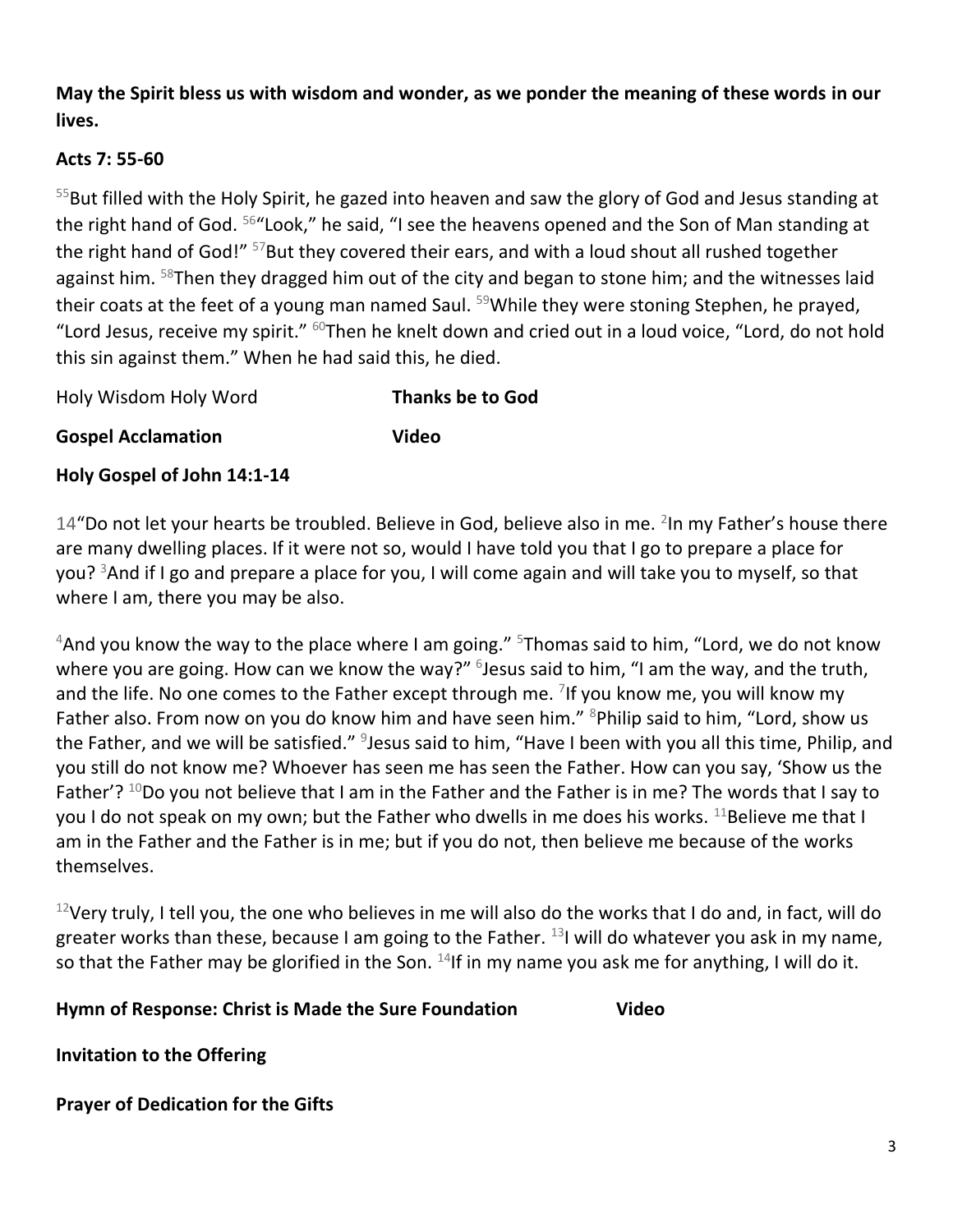Creator God, we give you thanks for all your gifts to us for daily food, for health, for each breath we take, for freedom to choose, and for the gifts of your word, your power and your love. Our hearts are truly thankful, when we consider how you have entrusted so much to us. May we be worthy of that trust may we be a people who are unafraid to live as fully and as richly as you want us to live. Amen

#### **Prayers of the People**

#### To the Moms Who Are by Hannah Kardon

To the Moms who are struggling, to those filled with incandescent joy.

To the Moms who are remembering children who have died, and pregnancies that miscarried. To the Moms who decided other parents were the best choice for their babies, to the Moms who

adopted those kids and loved them fierce.

To those experiencing frustration or desperation in infertility.

To those who knew they never wanted kids, and the ways they have contributed to our shared world. To those who mothered colleagues, mentees, neighborhood kids, and anyone who needed it.

To those remembering Moms no longer with us.

To those moving forward from Moms who did not show love, or hurt those they should have cared for.

Today is a day to honor the unyielding love and care for others we call 'Motherhood,' wherever we have found it and in whatever ways we have found to cultivate it within ourselves.

#### *God in your Mercy Hear our Prayer*

Shepherd of our Souls, our Holy Gate, Your calm pasture is always open to us for spiritual shelter and encouragement. As You know us each by our names, kindle our desire to hear Your voice deep within us and follow Your call to salvation and abundant life.

#### God in your mercy **Hear our prayer**

Living Christ, guide us out of the blindness of the "normal" and routine to discover the everyday newness of Creation around us. Open our hearts to Your Constant Presence open our eyes to see Your Way to Eternal Life, and open our souls to accept and live into Your gift of Salvation.

God in your mercy **Hear our prayer**

We pray for all the front line workers, for those who supply us with food and essential needs. Keep them strong during this pandemic.

Lord in your mercy **Hear our prayer.**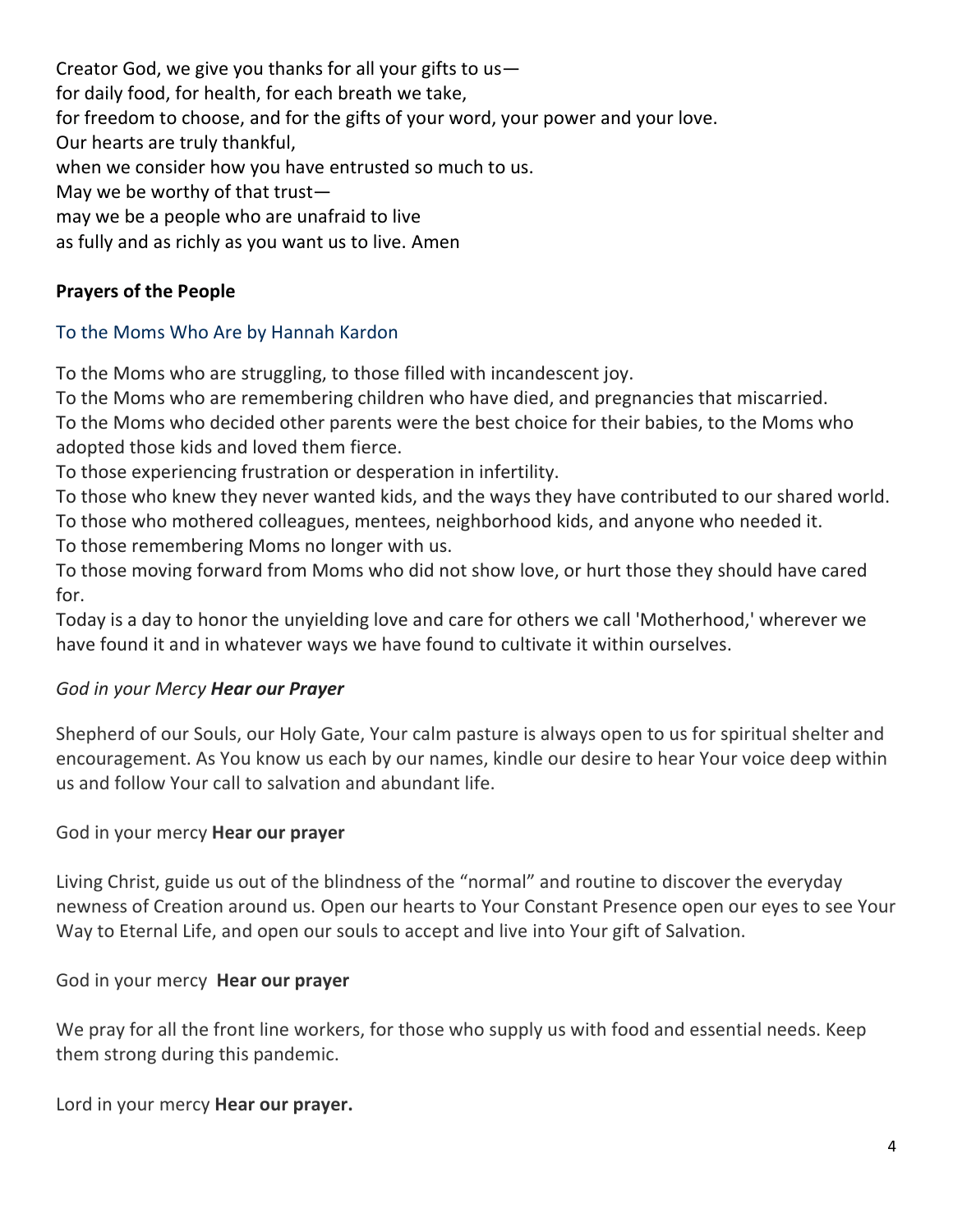Merciful and loving God, comfort the sick, the dying and those who have died. Send comfort to their families and friends. We pray especially those in Long term care facilities and those who care for them.

Lord in your mercy **Hear our prayer**

We pray for all those on our hearts and minds at this moment........

Lord in your mercy **Hear our prayer**

Holy God, we uplift these prayers to you as we pray the words taught to us**…… Our Father and Mother in Heaven, hallowed by thy name……**

#### **Closing Song: God of Grace and God of Glory VIDEO**

#### **Blessing and Commissioning**

Lord God, we rejoice in your greatness and power, your gentleness and love, your mercy and justice. Enable us by your Spirit to honour you in our thoughts, and words and actions, and to serve you in every aspect of our lives; through Jesus Christ our Lord. **Amen.**

#### **Sung Blessing: Go Now in Peace** *Video* 2014 12:30 Video

Go now in peace. Never be afraid. God will go with you each hour of every day. Go now in faith, steadfast, strong and true. Know God will guide you in all you do. Go now in love, and show you believe. Reach out to others so all the world can see. God will be there watching from above. Go now in peace, in faith, and in love. Amen, Amen, Amen.